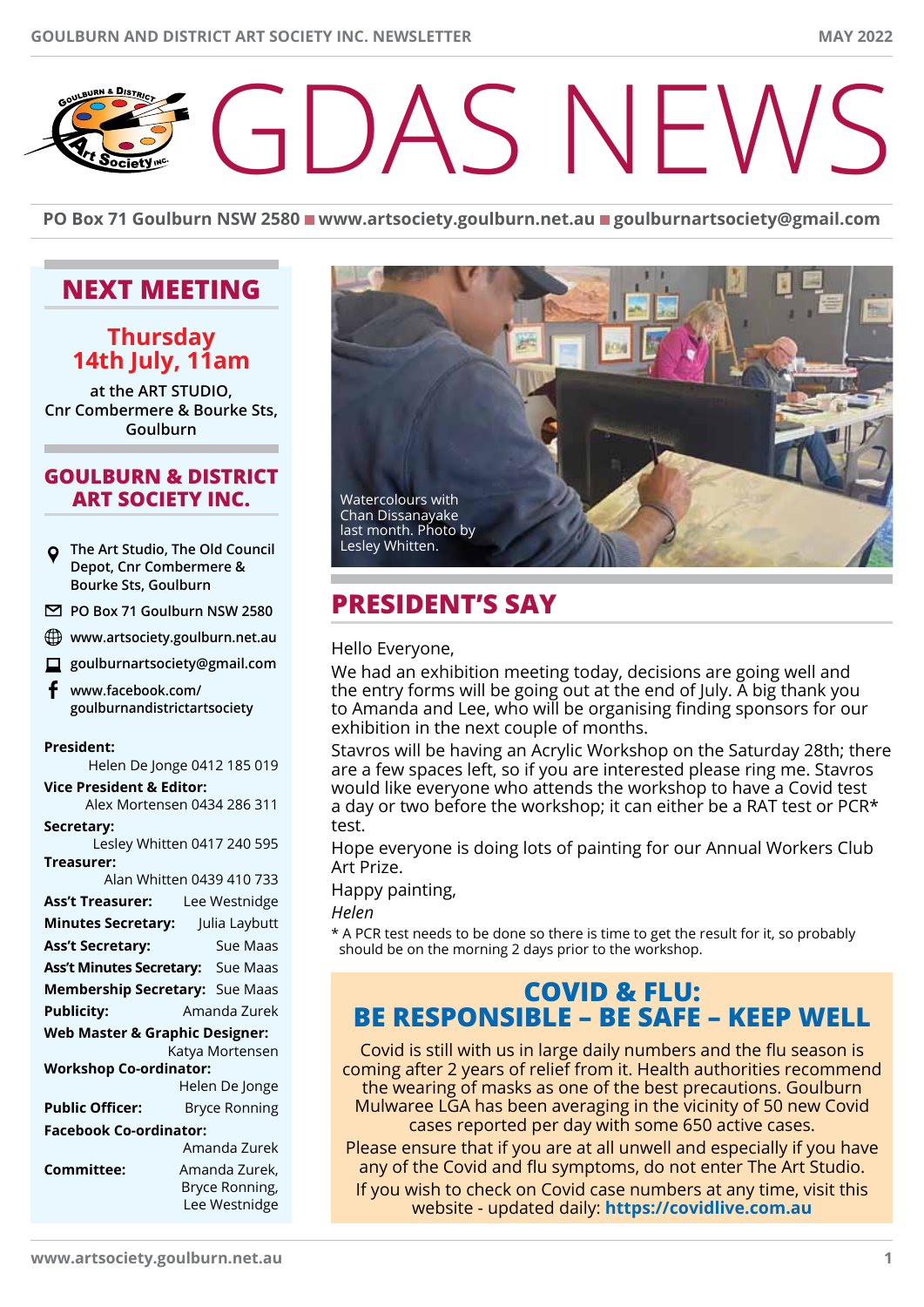**<sup>M</sup>AJO<sup>R</sup> <sup>A</sup>NNUA<sup>L</sup> <sup>A</sup>R<sup>T</sup> <sup>E</sup>XHIBIT<sup>I</sup>O<sup>N</sup>**

**John Sharman,** *Highlands Horseman* **- overall winner in 2019**

**THE GOULBURN WORKERS CLUB ANNUAL ART PRIZE NON-AQUISITIVE 7-9 OCTOBER 2022**

**OPENING NIGHT** FRIDAY 7TH OCTOBER, 6.30pm **Enquiries 0412 185 019** (Helen) **0417 240 595** (Lesley) **goulburnartsociety@gmail.com** OPEN TO ALL ARTISTS **ENTRY FORM IS AVAILABLE AT www.artsociety.goulburn.net.au**

**ALL WORKS FOR SALE**

**\$1000 - 1st PRIZE OVERALL WINNER \$500 - 1st PRIZE IN EACH PAINTING SECTION \$250 - 1st PRIZE IN EACH OF PHOTOGRAPHY & MINIATURE SECTIONS**

# **GDAS Workshops**

## **Acrylic Workshop with Stavros Papantoniou**

**28 May 2022** Details: see below.

## **Charcoal Portrait Drawing Workshop with Ekaterina Mortensen**

**September 2022** Details: TBA.

**Pastel Workshop with Amanda Zurek**

**November 2022** Details: TBA.

**Would any other members like to volunteer to run a workshop? If so please let us know.**

# **Acrylic Workshop with Stavros on the 28th May**

Stavros would like everyone to bring a sketch book, acrylics, canvas, acrylic brushes.

# **EXPRESSIONS OF INTEREST NEEDED**

The matter of the GDAS organising and running of the ART Section of the 2023 Goulburn Show was discussed at the May meeting. We would have to receive, hang and man the exhibition. To help us decide on participating, please advise us by email by the 30th May if you are willing to assist in this.

As you will recall, we had been going to organise and run the Art Section at the 2022 Show. In the interests of the health and safety of our GDAS members who would be doing the work at the showgrounds we withdrew from it due to the great increase in Covid cases in NSW at that time.

# **WHEN BUYING AT MITRE 10 – ONE OF OUR SPONSORS**



When you buy at Mitre 10 you can receive a 10% discount on various items by telling the checkout staff you are a member of the Goulburn & District Art Society and that **the art society has a cash card account.** You, of course, will pay for your purchases on the spot with your credit or debit card or cash. Mitre 10 is sponsoring the GDAS and appreciates business that you carry out with it.

# **GOULBURN WORKERS CLUB ANNUAL ART PRIZE 7-9 October 2022**

**Judges** Mark Redzic & Ian Sharpe

**Opening Night Friday 7 October**, 6.30pm

**Entries close Thursday** 

**30th September**

#### **Delivery dates Saturday 1st October & Sunday 2nd October**  10am to 12 noon at The Art Studio,

Cnr Combermere & Bourke Sts, Goulburn

**Wednesday 5th October,** 10am to 12 noon at the Goulburn Workers Club Auditorium

**Hanging date Wednesday 5th October,** from 10am

**Collection of works Sunday 9th October**, 4pm

**updated Entry forms** See **GDAS website for updated forms in the next few weeks.**

Please note the extra two days being made for delivery, i.e. at the GDAS Art Studio on the Saturday and Sunday prior to the exhibition. This will make it easier for members who work during the week and also for some distant exhibitors who may prefer to travel to Goulburn during weekends to deliver their works.

It is expected that exhibiting GDAS members will be on the rosters to assist in the collection of works, hanging and pull-down, opening night, and duties.

When creating your works, please ensure that you follow the guidelines for presentation of works including size of exhibits, framing, labelling. Please ensure that you do not infringe another person's copyright such as a photographer's copyright of a photo that you may like to paint. Make it a point to read the Conditions of Entry carefully. All too often, the members hanging the works have had to restring works using D-hooks and adequate cord. There have even been occasions when works have been so poorly framed they have fallen to the floor.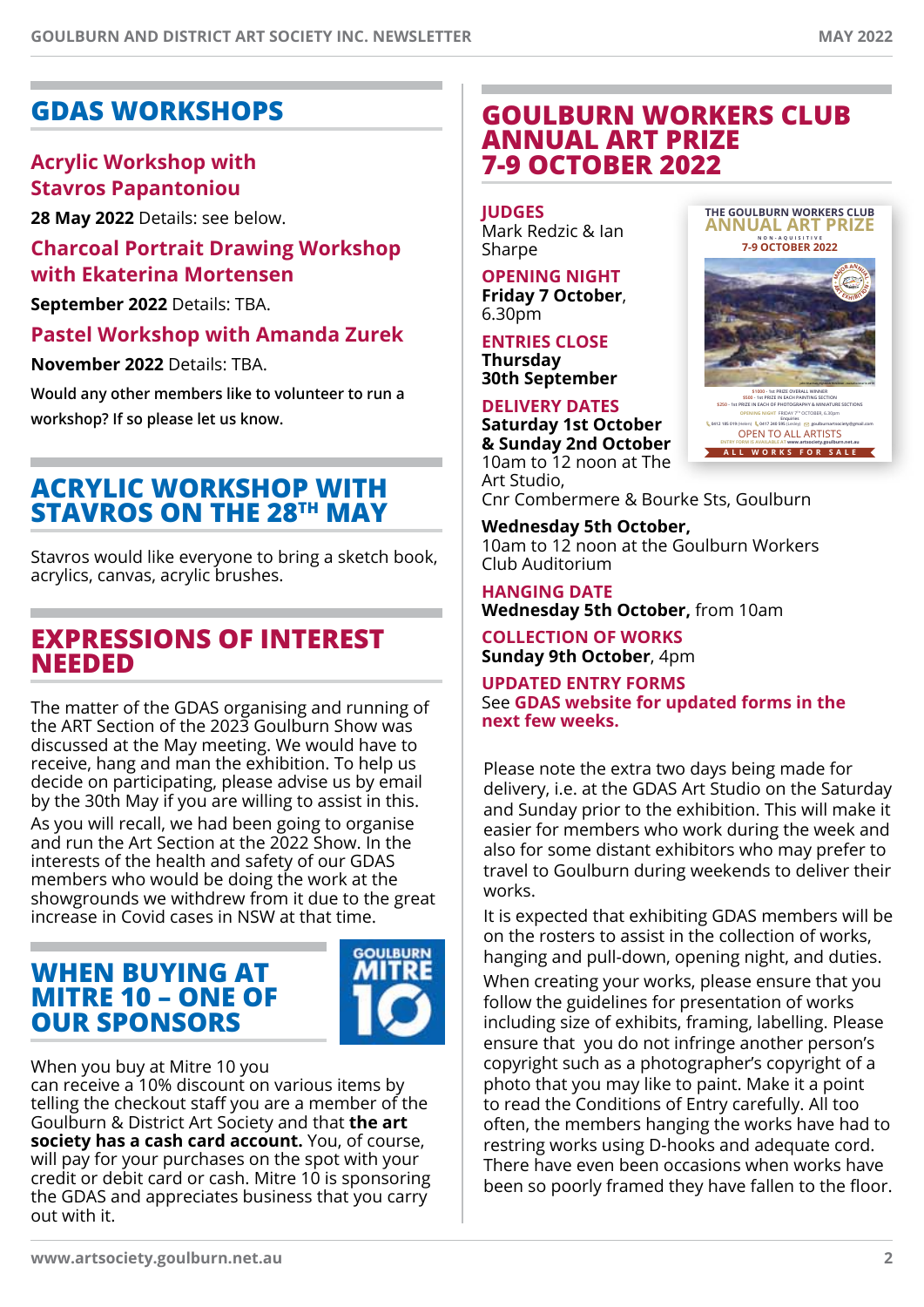# **FROM THE EDITOR**

It was pleasing to again have a well-attended monthly meeting in May. As Helen was holidaying down the coast, I was in the chair and thank all who participated.

It was most disappointing for the meeting to hear a letter from the Goulburn Mulwaree Council advising us that the Council has still made no decision as to the future of the old depot in which our premises are located. This means we are still unable to go ahead with improving our part of it, The Art Studio. We are still unable to install the partition to properly separate us from the tenants in the other half and unable to install the air-conditioning that is necessary to make The Art Studio fully usable throughout the long winter period. It is much too cold for most of our activities. This is our third winter with this unacceptable situation that is detrimental to the well-being of Goulburn's art society.

On the positive side, progress has been made towards our major exhibition: The Goulburn Workers Club Annual Art Prize. We wish to thank, in particular, Lee and Amanda for the work they have been doing in planning to raise more sponsorships for the prizes and trust their efforts will bear valuable fruits. Some revisions will be made to the entry form in the next couple of weeks based on

their work. It will then be ready for inclusion on our website and for distribution.

The GDAS Facebook page: I hope that members visit this site that our Publicity Officer and Face Book Co-ordinator, Amanda, has really reinvigorated. She has been creating interesting and attractive posts to advertise our art society and its activities. Please help Amanda to make her work seen by even more Facebook users by not only clicking on "Like", but by making appropriate comments and even more importantly by sharing it and asking other FB readers to share it as well. Thank you, Amanda, for the efforts you are puting into this work – it's much appreciated.

Another thank you to Hans van Haalen for submitting some more of his art for publication in our newsletter. Katya and I always look forward to seeing members' and other readers' submissions to the newsletter, whether they be their art works or information about art events or places they have been visiting.

My thanks as always to Katya for doing the graphic design and layout work that makes our newsletter attractive.

Keep safe and well everyone, *Alex Mortensen* Editor and VP

# **A STRONG MESSAGE FROM AN ARTIST**

Louis Masai is a London-based painter, sculptor and muralist. He uses his art in the form of murals, paintings and installations as a way to highlight the 6th mass extinction, climate change and species equality. He is an artist determined to raise awareness of the plight of bees and their importance to our survival on Earth.

Source: FB, Isabella's Vegan page, May 13, 2022

See his website with personal statement for Louis' amazing project in which he intends to treat another dozen endangered creatures in cities across the USA: **https://louismasai.com/projects/the-art-ofbeeing/**



# **Express your support for Ukraine in your art**

Here is a suggestion to paint something Ukrainian as a sign of your support of Ukrainian people in their fight for their democratic future. It could be any subject related to Ukraine. The idea came to Katya's mind this week. If you are interested, please submit images of your works and we'll publish them in our newsletter. The sooner you can do this, the better!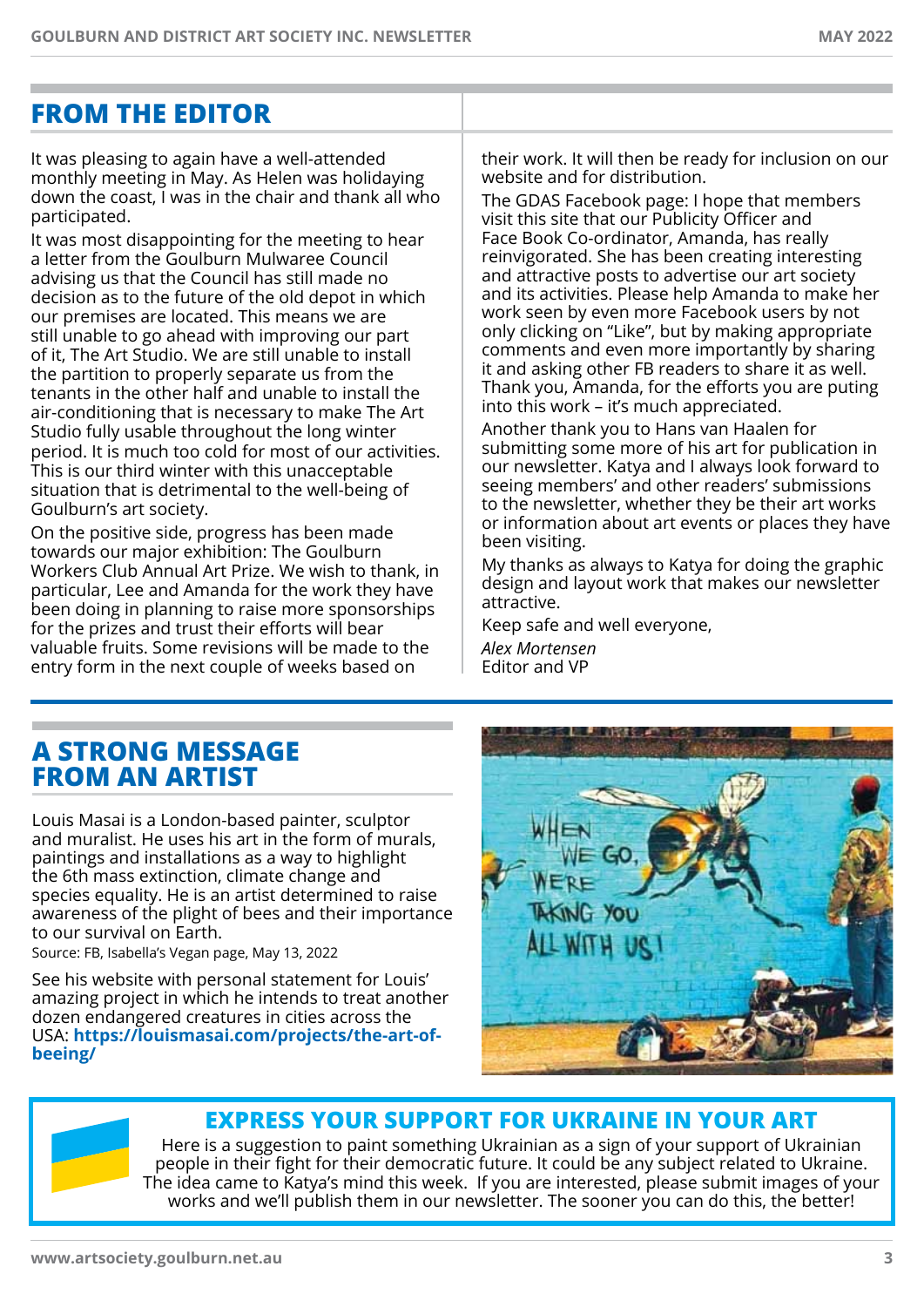# **SOMETHING DIFFERENT – "ON THE ROCKS" COMMUNITY ART PROJECT**

This was sent to me by Joan McCarthy, a Lake Macquarie area lady whom some of us met at one of the life drawing sessions about 3 years ago. Because it is different to the usual art exhibition/competition, I decided to include much of the information in the GDAS newsletter. Some members and other readers may well be inspired to submit work to it. Please note that it is also an opportunity for artists to sell work.

Here's how it came about in Joan's words:

*"I am a member of the Fellowship of Australian Writers, FAW, Toronto branch. As a challenge, I invited members to write a short story, 100-200 words max, that would inspire wonder and awe for the environment. I also ran a workshop on wonder and awe which they enjoyed. Alison one of the executive then chose one story to be offered to the community.*

*This was done, and the poem On the Rocks by Linda Visman, was offered to Lake Macquarie Council staff Kirrilee and Fiona, who had agreed to the project beforehand. They have now sent this out to as many of their community contacts as possible to invite people to illustrate this poem in whatever medium they choose. These will then be exhibited in the Toronto library to be held in conjunction with the Living Smart Festival in Speers Point Park in September."*

The 'On the Rocks' Community Art Project is designed to bring creatives from across the Lake and beyond together to demonstrate the role and importance of protecting our environment. This poem, gifted to the community by Linda Visman, was selected by the Fellowship of Australian Writers – Lake Macquarie Branch in response to a challenge to honour the environment with wonder and awe.

## **Call for Submissions**

We now invite the community to create their own response to this poem using any artistic medium. For example: paint, sculpture, ceramics, pottery, floral art, dance, puppetry, embroidery, textile, cartoon, comic etc… Completed works will be exhibited at Toronto Library as part of the Launchpad@Lake MacLibraries programs from 6 August to 8 October, celebrating Living Smart Festival. Submissions will be accepted until 30 June.

#### **Registration process**

Artists must complete and submit the registration form by Thursday 30 June 2022 to be considered for inclusion in the exhibition. We will confirm if your artwork has been accepted by Thursday 14 July 2022.

### **Eligibility**

Registration is free and open to all community members. Artworks may be created by an individual or a group. Artworks must be original work by the artist(s) and not infringe any copyright, trademark or other intellectual property rights or any third party. The exhibition is open

## **On the Rocks**

*There are scribble patterns on the small rock pool's sandy bottom, where sea water is warmed by a winter sun. Slow-moving shellfish, like half-marbles in black or white or zebra-striped, in their confused nutrient wanderings, have woven lines that twist and tangle and seem to go nowhere.*

*Plankton, barely seen by human eye, swim and creep and crawl, on guard against darting minnows – the big fish in this miniature pond. Tiny crabs dart beneath rock overhangs, knowing that death lurks in every movement from above.*

*Soon, the tide will turn, battering the almost-still life into wakefulness; fresh, cold waters flushing out the old and bringing in the new; oxygen, nourishment, more inhabitants to scribble in the sand. And so it will continue, tangled patterns of life renewed tide after tide, as it has been forever.*

## **To Register: https://forms.office.com/r/XtEQLg6uEh**

to community members from across the region, but preference will be given to Lake Macquarie residents if required.

## **Artworks**

The artworks may be 3D (sculptural), 2D (imagery), functional objects (e.g. furniture, wearable items etc), digital or can be a performance.

- All artworks must occupy a floor or wall area no larger than 1 square metre or equivalent.
- Freestanding works should be no heavier than 20kg.
- All artworks must be sturdy so as to avoid risk of collapse or being easily knocked over.
- Hanging artworks should be no heavier than 10kg.
- Hanging artworks must include a device suitable for hanging against a wall (eg. a suitable cord or wire with two flat D-rings on the back of the artwork).
- Please note that the exhibition spaces are not always directly monitored by staff.
- We will not be able to accept artworks designed to hang from the ceiling.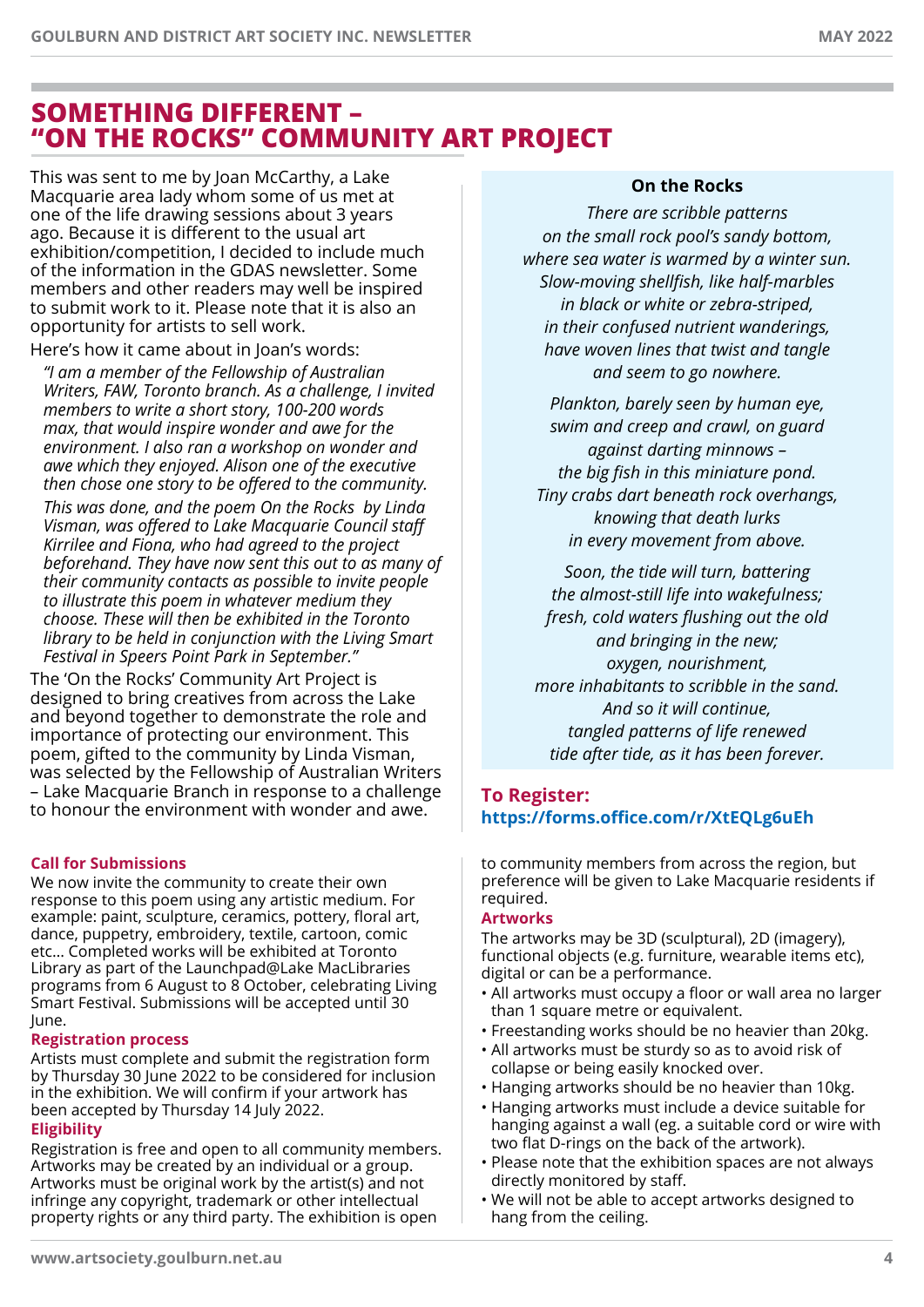

Hans Van Haalen art works: L: *Murrumbidgee River*, acrylic; *Windswept - Maria Island, Tasmania*, watercolour.

# **calling all artists - Taralga Art Show 2022**

#### **Sat 11th to Mon 13th June Taralga Memorial Hall**

Sat 10am - 4pm , Sun 10am - 4pm & Monday 10am - 3pm. Opening night 6pm Saturday night. So if you are you you paint, draw, or sculpt we're looking for you to come and exhibit at our great show!

Were looking for lots of entries as usual. Entry form is on FB page **@TaralgaArtShow.** Inquiries: **taralgaartshow@ gmail.com**



## **THE YANCOAL 2022 SINGLETON ART PRIZE**

#### **A Painting & Drawing Show Presented by the Rotary Club Of Singleton On Hunter**

Some of our GDAS members have entered this exhibition in previous years and have reported it as a very successful show.

Please direct any enquiries to Art Prize Team email: artprize9670@gmail.com or 0429 699 997

# **Radford Art Show: 20-22 May 2022**

**Gala opening: Friday, 20 May 2022 at 7pm for 7:30pm Saturday 21 May and Sunday 23 May 2022,10am – 4pm**

Convenor: Monique Glavonjic Email: **artshow@radford.act. edu.au**

Ph: 02 6162 6200

For over 30 years, the Radford Art Show has been a celebration of the work of local and regional artists, as well as student art.

# **ASOC 80TH EXHIBITION**

Thursday 20th - Monday 31st October 2022

**www.asoc.net.au**



# **Visual Arts Society of Yass Workshops**

VASY runs a range of workshops with highly regarded tutors and artists. Attendees can expect an enjoyable day



with fellow artists, including morning and afternoon tea and in comfortable surroundings.

**https://www.vasyinc.com/ ourworkshops**